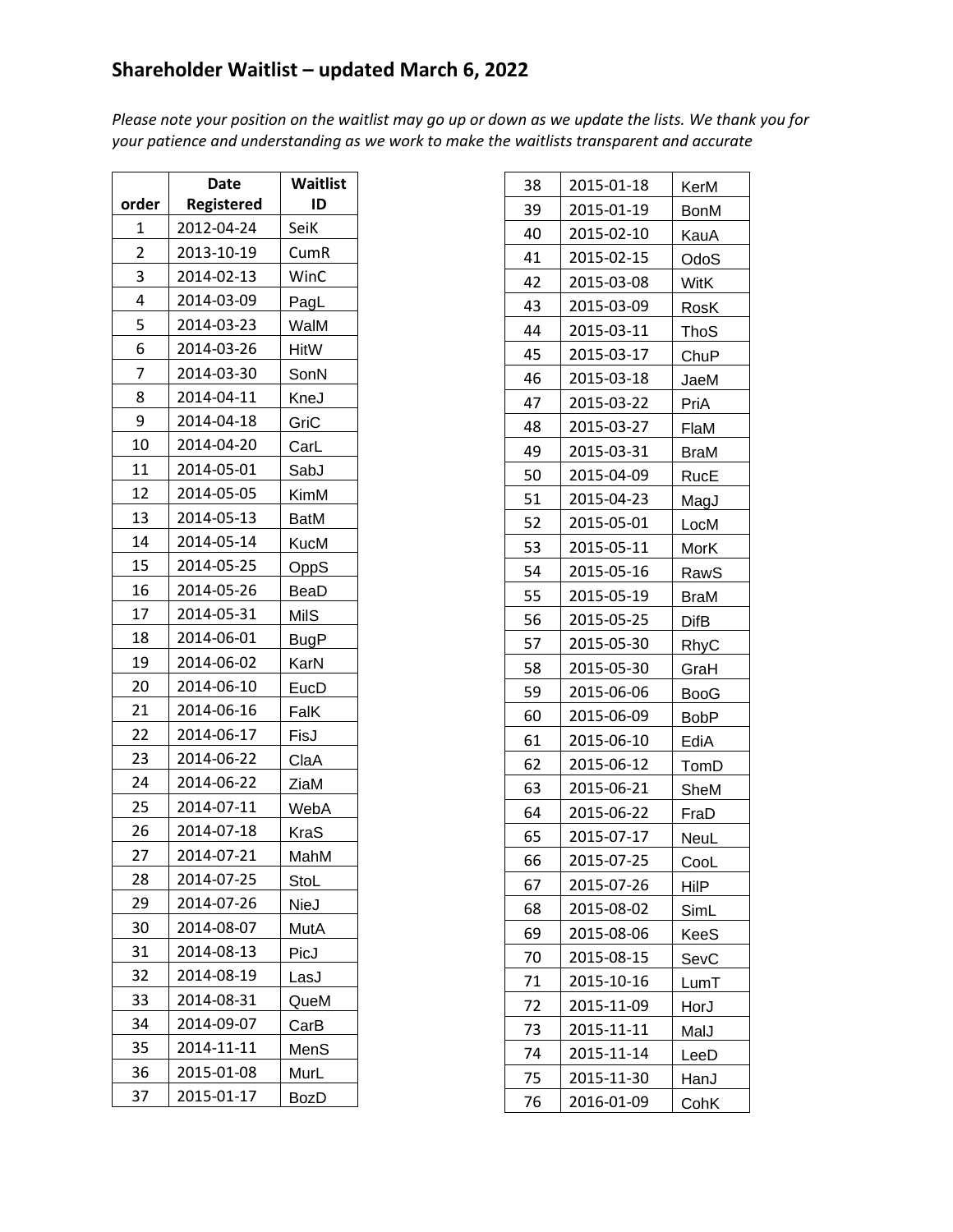| 77  | 2016-01-28 | HorA        |
|-----|------------|-------------|
| 78  | 2016-01-30 | NicB        |
| 79  | 2016-02-29 | <b>BroK</b> |
| 80  | 2016-03-04 | JonC        |
| 81  | 2016-04-04 | BosN        |
| 82  | 2016-04-08 | KucJ        |
| 83  | 2016-04-18 | NewN        |
| 84  | 2016-05-16 | RobP        |
| 85  | 2016-05-22 | WarS        |
| 86  | 2016-06-01 | QumG        |
| 87  | 2016-06-04 | ChuJ        |
| 88  | 2016-06-04 | VarP        |
| 89  | 2016-06-06 | ValC        |
| 90  | 2016-06-13 | MurK        |
| 91  | 2016-06-15 | FriD        |
| 92  | 2016-06-19 | SulB        |
| 93  | 2016-07-08 | <b>KumN</b> |
| 94  | 2016-08-19 | SchT        |
| 95  | 2016-08-24 | GenR        |
| 96  | 2016-09-05 | PopD        |
| 97  | 2016-09-06 | HahJ        |
| 98  | 2016-09-25 | SabK        |
| 99  | 2016-09-29 | KefN        |
| 100 | 2016-10-06 | WilA        |
| 101 | 2016-10-07 | ReiD        |
| 102 | 2016-10-13 | FlaL        |
| 103 | 2016-11-09 | SitE        |
| 104 | 2016-12-06 | PoID        |
| 105 | 2017-01-02 | TinM        |
| 106 | 2017-02-21 | WedB        |
| 107 | 2017-03-21 | DugC        |
| 108 | 2017-03-23 | <b>BolE</b> |
| 109 | 2017-03-23 | GilG        |
| 110 | 2017-03-24 | LanK        |
| 111 | 2017-03-27 | PayR        |
| 112 | 2017-03-28 | WatM        |
| 113 | 2017-03-30 | FoxM        |
| 114 | 2017-04-14 | LanB        |
| 115 | 2017-04-19 | KorE        |

| 116 | 2017-04-25 | <b>BusC</b> |
|-----|------------|-------------|
| 117 | 2017-04-28 | FenE        |
| 118 | 2017-05-03 | OstB        |
| 119 | 2017-05-09 | CalJ        |
| 120 | 2017-05-13 | RodJ        |
| 121 | 2017-05-16 | KelK        |
| 122 | 2017-05-27 | PipT        |
| 123 | 2017-05-29 | HoLe        |
| 124 | 2017-06-02 | <b>AckR</b> |
| 125 | 2017-06-04 | ShaD        |
| 126 | 2017-06-04 | SteD        |
| 127 | 2017-06-09 | PedJ        |
| 128 | 2017-06-15 | VerE        |
| 129 | 2017-06-18 | MilK        |
| 130 | 2017-06-20 | <b>BroS</b> |
| 131 | 2017-06-21 | <b>BleA</b> |
| 132 | 2017-06-27 | ColE        |
| 133 | 2017-07-05 | <b>DolM</b> |
| 134 | 2017-07-06 | CroT        |
| 135 | 2017-07-15 | AndN        |
| 136 | 2017-07-19 | KraT        |
| 137 | 2017-07-25 | YorA        |
| 138 | 2017-07-27 | MooE        |
| 139 | 2017-08-04 | GueR        |
| 140 | 2017-08-09 | KoeN        |
| 141 | 2017-08-11 | BelN        |
| 142 | 2017-08-16 | McND        |
| 143 | 2017-08-23 | JohS        |
| 144 | 2017-08-24 | CorJ        |
| 145 | 2017-08-28 | SudN        |
| 146 | 2017-08-31 | WheA        |
| 147 | 2017-09-30 | KenC        |
| 148 | 2017-11-14 | KagJ        |
| 149 | 2018-01-08 | HigE        |
| 150 | 2018-02-11 | <b>BraN</b> |
| 151 | 2018-02-13 | AylK        |
| 152 | 2018-02-21 | SulN        |
| 153 | 2018-02-22 | FraM        |
| 154 | 2018-02-25 | SimL        |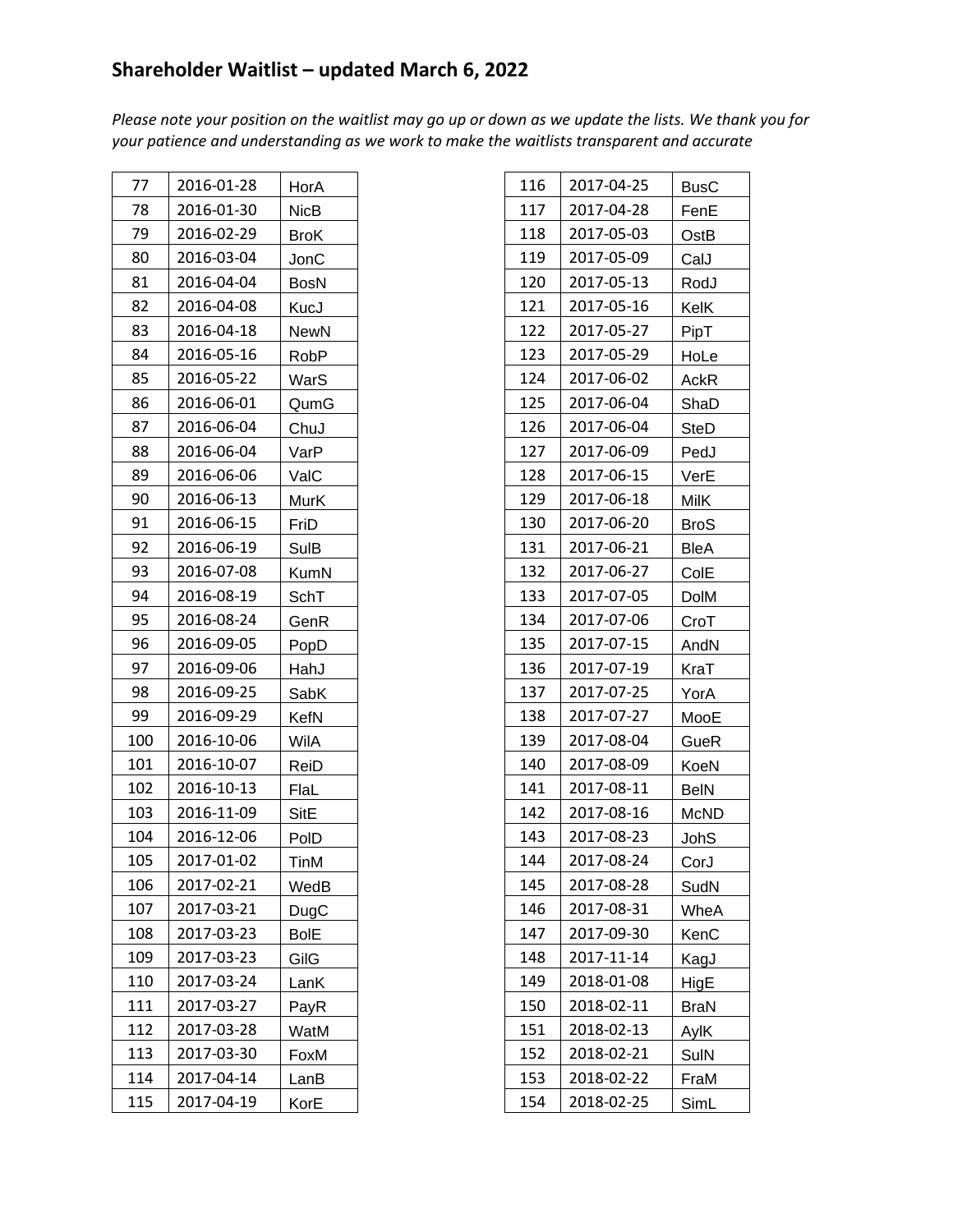| 155 | 2018-02-27 | CogJ        |
|-----|------------|-------------|
| 156 | 2018-03-04 | SmiR        |
| 157 | 2018-03-10 | WedJ        |
| 158 | 2018-04-14 | PetK        |
| 159 | 2018-04-26 | JohS        |
| 160 | 2018-04-27 | StaV        |
| 161 | 2018-04-30 | <b>KinR</b> |
| 162 | 2018-04-30 | TilJ        |
| 163 | 2018-04-30 | HunB        |
| 164 | 2018-05-02 | VasD        |
| 165 | 2018-05-05 | QuiS        |
| 166 | 2018-05-06 | SomE        |
| 167 | 2018-05-12 | ShiA        |
| 168 | 2018-05-21 | <b>StoS</b> |
| 169 | 2018-05-30 | <b>StaB</b> |
| 170 | 2018-06-02 | SanC        |
| 171 | 2018-06-09 | ThaB        |
| 172 | 2018-06-10 | KavP        |
| 173 | 2018-06-17 | GraE        |
| 174 | 2018-06-18 | ZabJ        |
| 175 | 2018-06-23 | StuT        |
| 176 | 2018-06-24 | MorC        |
| 177 | 2018-06-27 | KidD        |
| 178 | 2018-06-30 | <b>BroM</b> |
| 179 | 2018-07-01 | LauE        |
| 180 | 2018-07-03 | MusM        |
| 181 | 2018-07-04 | MinC        |
| 182 | 2018-07-06 | ForT        |
| 183 | 2018-07-10 | AndM        |
| 184 | 2018-07-11 | CarA        |
| 185 | 2018-07-14 | <b>BreE</b> |
| 186 | 2018-07-16 | ShaU        |
| 187 | 2018-07-20 | RepC        |
| 188 | 2018-07-21 | EmmD        |
| 189 | 2018-07-28 | HugS        |
| 190 | 2018-07-31 | CanR        |
| 191 | 2018-08-01 | WeiJ        |
| 192 | 2018-08-05 | RusM        |
| 193 | 2018-08-05 | OhaB        |

| 194 | 2018-08-06 | PavM |
|-----|------------|------|
| 195 | 2018-08-10 | MarJ |
| 196 | 2018-08-13 | TraS |
| 197 | 2018-08-16 | PelM |
| 198 | 2018-08-25 | aiia |
| 199 | 2018-08-28 | BarH |
| 200 | 2018-09-01 | LobS |
| 201 | 2018-09-01 | JohE |
| 202 | 2018-09-03 | RedK |
| 203 | 2018-09-03 | JonM |
| 204 | 2018-09-14 | CavM |
| 205 | 2018-09-20 | CoeN |
| 206 | 2018-09-23 | VinS |
| 207 | 2018-11-01 | StrW |
| 208 | 2018-11-16 | JonA |
| 209 | 2018-12-16 | MarL |
| 210 | 2018-12-18 | YarJ |
| 211 | 2018-12-21 | SkaJ |
| 212 | 2019-01-16 | Mila |
| 213 | 2019-01-31 | DeMJ |
| 214 | 2019-02-07 | DubM |
| 215 | 2019-02-07 | BarN |
| 216 | 2019-03-26 | MerM |
| 217 | 2019-03-29 | HwaV |
| 218 | 2019-04-19 | KanE |
| 219 | 2019-05-15 | KeiJ |
| 220 | 2019-05-18 | GreW |
| 221 | 2019-05-18 | AleK |
| 222 | 2019-05-20 | EdwM |
| 223 | 2019-05-29 | NevC |
| 224 | 2019-05-30 | TraP |
| 225 | 2019-05-31 | MatS |
| 226 | 2019-06-18 | PriE |
| 227 | 2019-06-18 | KorE |
| 228 | 2019-06-18 | ColR |
| 229 | 2019-06-22 | TarG |
| 230 | 2019-06-23 | DumA |
| 231 | 2019-07-03 | WeiN |
| 232 | 2019-07-08 | FliB |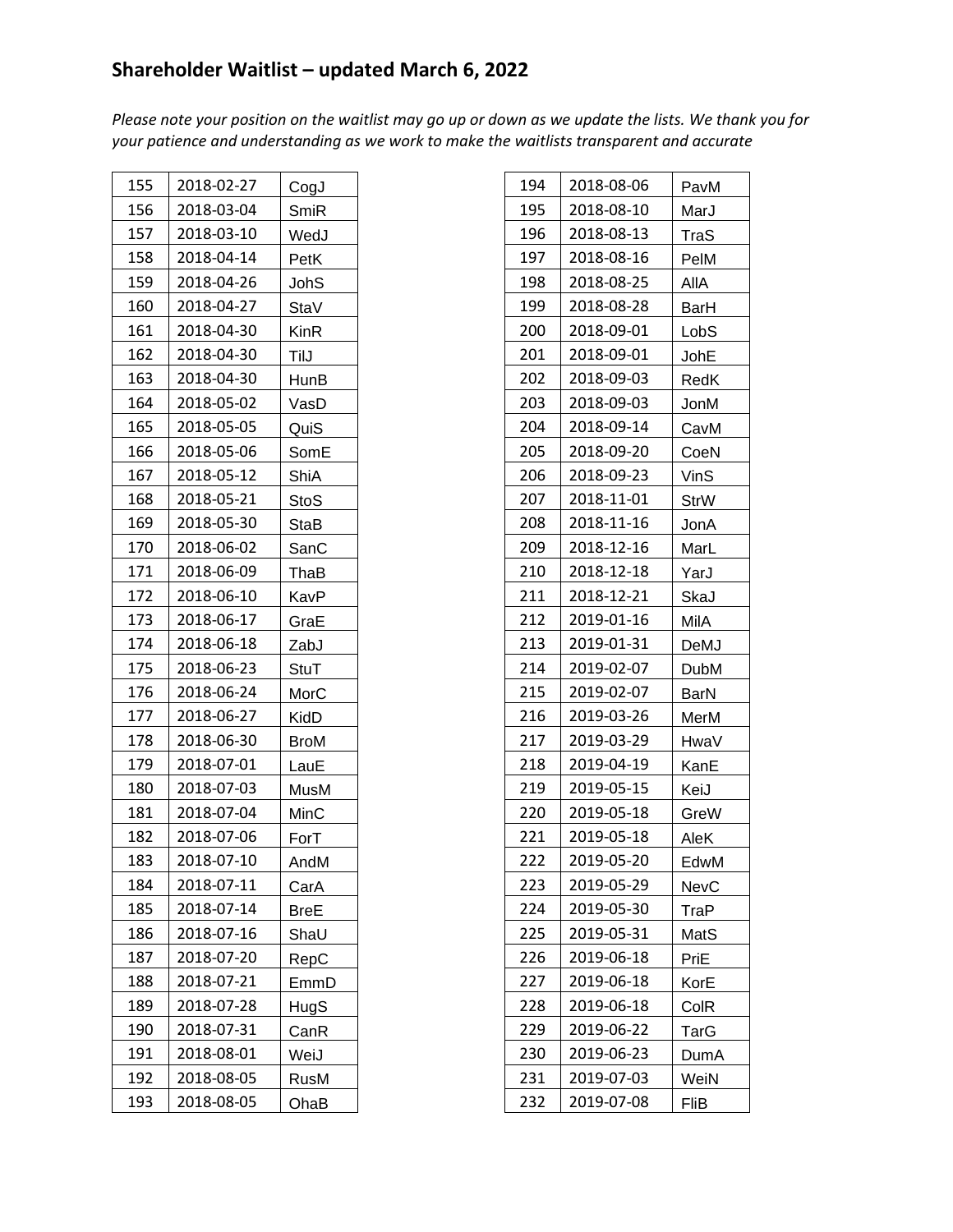| 233 | 2019-07-21 | LevE        |
|-----|------------|-------------|
| 234 | 2019-07-21 | LlaP        |
| 235 | 2019-09-01 | QurS        |
| 236 | 2019-10-23 | RobM        |
| 237 | 2019-12-10 | SpaC        |
| 238 | 2020-01-03 | KosG        |
| 239 | 2020-04-19 | <b>BerC</b> |
| 240 | 2020-05-19 | KniM        |
| 241 | 2020-05-22 | GirA        |
| 242 | 2020-06-16 | JarM        |
| 243 | 2020-06-23 | SmiM        |
| 244 | 2020-07-03 | MarB        |
| 245 | 2020-08-15 | HaiJ        |
| 246 | 2020-09-04 | StaM        |
| 247 | 2020-11-01 | ShoN        |
| 248 | 2021-01-13 | SchD        |
| 249 | 2021-02-06 | PowT        |
| 250 | 2021-02-07 | LaML        |
| 251 | 2021-02-07 | StaT        |
| 252 | 2021-02-07 | WendR       |
| 253 | 2021-02-07 | WonB        |
| 254 | 2021-02-07 | HenR        |
| 255 | 2021-02-07 | MilLi       |
| 256 | 2021-02-08 | <b>SteT</b> |
| 257 | 2021-02-10 | <b>BirE</b> |
| 258 | 2021-02-12 | LemP        |
| 259 | 2021-02-13 | WatP        |
| 260 | 2021-02-15 | WinC        |
| 261 | 2021-02-15 | RalL        |
| 262 | 2021-02-20 | QuiK        |
| 263 | 2021-02-22 | GalS        |
| 264 | 2021-02-24 | <b>StrE</b> |
| 265 | 2021-02-24 | AkeA        |
| 266 | 2021-02-26 | <b>KinS</b> |
| 267 | 2021-02-28 | MurA        |
| 268 | 2021-02-28 | HoID        |
| 269 | 2021-03-01 | WooC        |
| 270 | 2021-03-02 | MilLa       |
| 271 | 2021-03-05 | NevJ        |

| 272 | 2021-03-05 | GalA        |
|-----|------------|-------------|
| 273 | 2021-03-05 | HeiJ        |
| 274 | 2021-03-06 | ThrK        |
| 275 | 2021-03-07 | MalJ        |
| 276 | 2021-03-07 | SchE        |
| 277 | 2021-03-12 | SecL        |
| 278 | 2021-03-13 | GeiD        |
| 279 | 2021-03-13 | BarM        |
| 280 | 2021-03-15 | WhaL        |
| 281 | 2021-03-18 | PhiJ        |
| 282 | 2021-03-20 | BlaS        |
| 283 | 2021-03-23 | BakM        |
| 284 | 2021-03-30 | SmiJ        |
| 285 | 2021-03-30 | HinJ        |
| 286 | 2021-03-31 | TruK        |
| 287 | 2021-04-01 | BarJ        |
| 288 | 2021-04-05 | KokG        |
| 289 | 2021-04-07 | JaiA        |
| 290 | 2021-04-09 | LanJ        |
| 291 | 2021-04-09 | HedT        |
| 292 | 2021-04-09 | KonN        |
| 293 | 2021-04-10 | OleA        |
| 294 | 2021-04-11 | FleL        |
| 295 | 2021-04-11 | DawC        |
| 296 | 2021-04-14 | ReeT        |
| 297 | 2021-04-14 | Will        |
| 298 | 2021-04-16 | HolS        |
| 299 | 2021-04-16 | <b>TerE</b> |
| 300 | 2021-04-16 | ColM        |
| 301 | 2021-04-18 | MinS        |
| 302 | 2021-04-20 | JacA        |
| 303 | 2021-04-20 | YeaK        |
| 304 | 2021-04-22 | ChuJ        |
| 305 | 2021-04-30 | DavP        |
| 306 | 2021-05-03 | GuiC        |
| 307 | 2021-05-04 | SteM        |
| 308 | 2021-05-10 | FraV        |
| 309 | 2021-05-11 | DavM        |
| 310 | 2021-05-12 | BowB        |